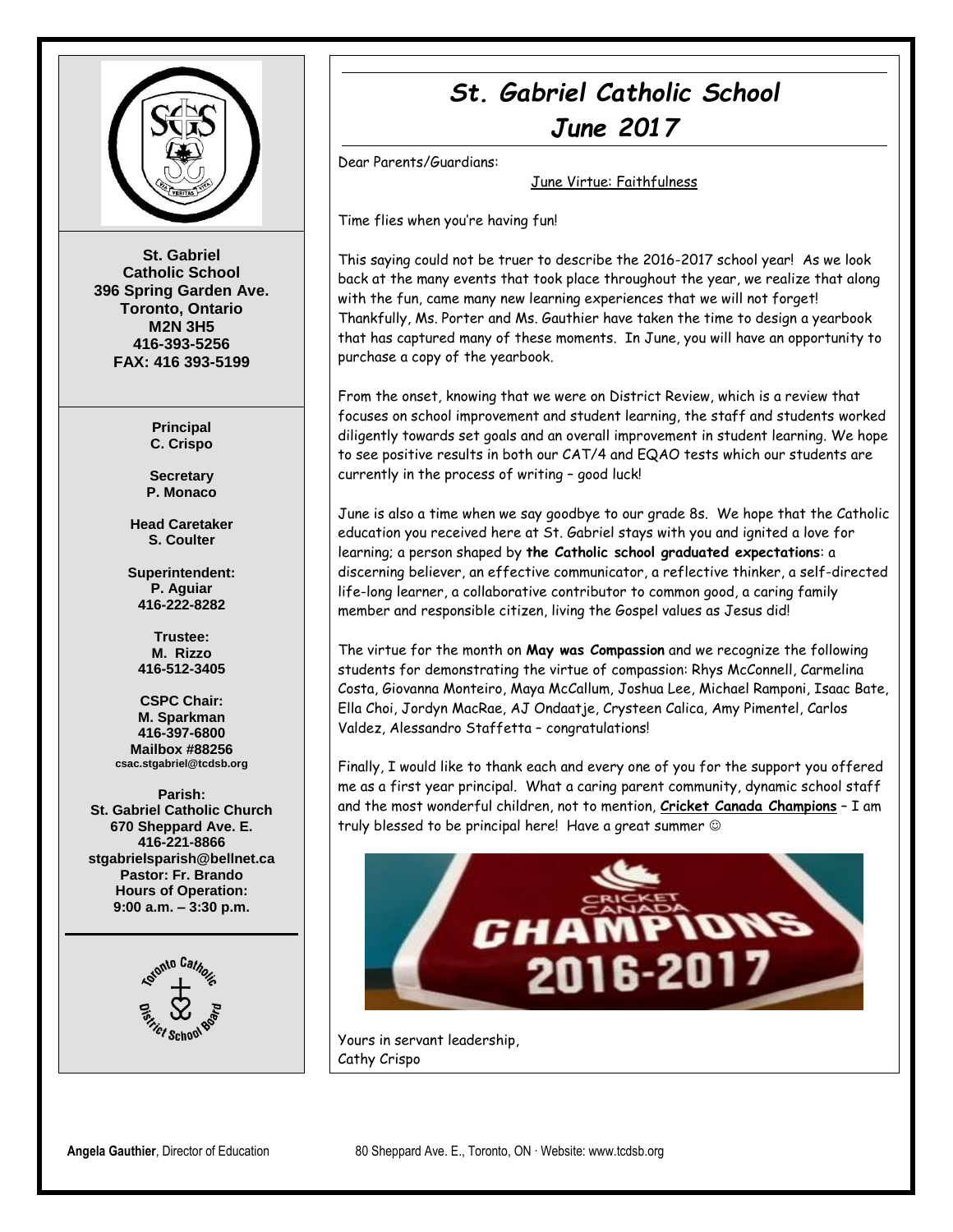## **Fun Fair!**

Another school year is coming to a close and our Fun Fair was an astonishing success. Many hours of planning, cooperation and donation in time and money went into organizing this event. I'm confident we can all agree that this helps bring our community together and raise much needed funds for our beloved St. Gabriel. **We raised** 

**\$2,295!!** This will greatly contribute to next year's initiatives such as buses for field trips and technology investments.

This event could not have been a success without the dedication of our wonderful parent volunteers who selflessly donated their time, energy and funds. Thank you to Gwen Saldivar Brittain, Cristian Saldivar, Serena Rennie, Mandy and Kyle Sparkman, Parul Verma, Christopher Canellos, Tina Farelli, Monica Echeverry and her husband (forever now known as The Bubble Making Man), Ralph Sobanski, Gina Aprile Cologna, Susan Matany de Figarella, Dale Dantzer, Debbie and Steve Smith, John De Pinto, Helene Taylor, Elisabetta Pisa, Joe Bate and the Jepson Family.

Special acknowledgment must go to our brave staff for enduring the frigid dunk tank. The students took special joy in that activity! Thank you Ms. Crispo, Ms. Lentini, Mr. Addorisio, Ms. Jevezian and Ms. Porter. Special thanks to Ms. Gauthier for being the "Carnie" who managed the money and crowd for the dunk tank.

Thank you to Mr. Coulter for his help with set up. However, after the Fair is said and done it is our dedicated night custodian Carmen and tech guru Mr. Florio that cleans up after us. Thank you so much for ALL your help and enthusiasm.

Shout out to our fantastic DJs, Keith Dayate and Aidan Cologna who kept the beats going and our impromptu photographers Nicole Castrillon and Samantha Smith for taking the initiative to capture the moments.

Lastly, thank you to our community sponsors who so generously donated prizes to our Fun Fair:

MasterMind Toys of Bayview Village Tommy Bahama of Bayview Village David's Tea of Bayview Village Toronto Athletic Camp Sunnyside Up Summer Camp Kernels Popcorn at Fairview Mall Dr. Irv Fefermen, Team Physician for Toronto Blue Jays Andrew Feindel and Kyle Richie of Investors Group Master Myung's Taekwondo Academy MEC - Mountain Equipment Co-op

We couldn't have a raffle draw without their very generous support.

Congratulations to our Fun Fair raffle winners: Linda Holmes - Beautiful, The Carole King Musical Roma Moy - Coconut board game Daniel Bermudez - Soccer net and ball Giovanna Monteiro - Virtual reality goggles William Cha - Step and Play Piano Agnes Cheng Tsallis - Procter and Gamble basket Jordyn Wheeler - Kernels gift card Therese Celis - iTunes gift card Aidan Hu - iTunes gift card Giovanna Monteiro - iTunes gift card Nathan McDaniel Thompson- iTunes gift card Steve Smith - cooler Agnes Cheng Tsallis - MEC gift card Daniel Bermudez - Sunnyside Up Camp Domenico Perruzza - Master Myung Taekwondo (2) Aiden Kwon - Master Myung Taekwondo Silvana Aprile - TAC Sports Camp Carter Sparkman - TAC Sports Camp Chloe Cusi - Blue Jays - 4 tickets to Sept game Joseph Turiano - Blue Jays Experience Julia Izzo - Blue Jays Experience

As you can see from the list of names and businesses it truly takes a **WHOLE** community to create memorable moments in our children's lives. If you and your family had a fun time, please consider helping out for next year's Fair. Every helping hand counts!! Have a wonderful summer!

Lisa Cheng Dantzer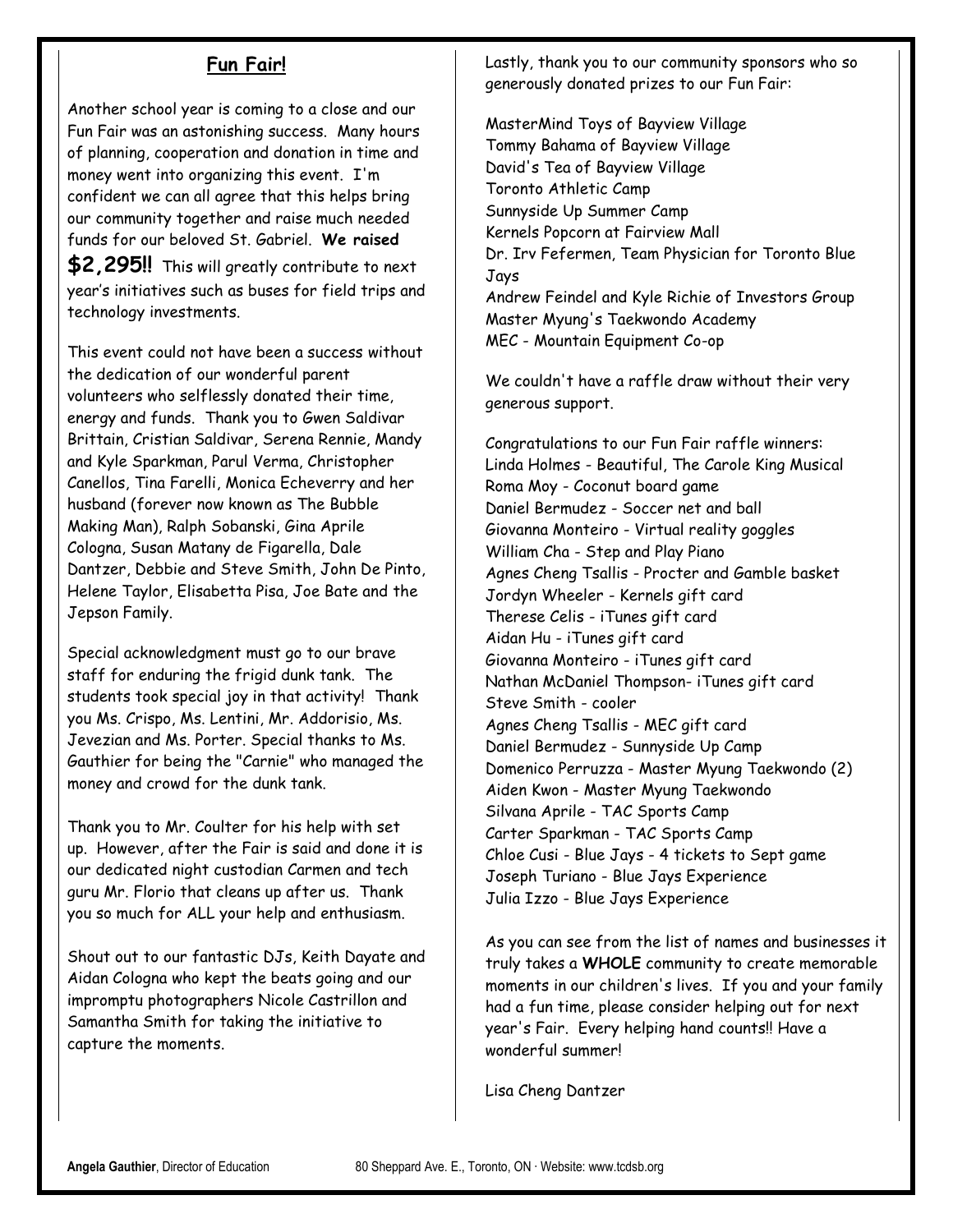## **Monthly Update from the Board June 2017**

#### **Summer School Registration Continues**

Course options and registration info for secondary school students:

[https://www.tcdsb.org/ProgramsServices/C](https://www.tcdsb.org/ProgramsServices/ContinuingEducation/SecondaryCreditCourses/SummerSchool/Pages/Default.aspx) [ontinuingEducation/SecondaryCreditCourses](https://www.tcdsb.org/ProgramsServices/ContinuingEducation/SecondaryCreditCourses/SummerSchool/Pages/Default.aspx) [/SummerSchool/Pages/Default.aspx](https://www.tcdsb.org/ProgramsServices/ContinuingEducation/SecondaryCreditCourses/SummerSchool/Pages/Default.aspx)

Information about Reach Ahead Credits and Summer Enrichment Camps for elementary students:

[https://www.tcdsb.org/ProgramsServices/C](https://www.tcdsb.org/ProgramsServices/ContinuingEducation/SecondaryCreditCourses/SummerSchool/elementaryss/Pages/default.aspx) [ontinuingEducation/SecondaryCreditCourses](https://www.tcdsb.org/ProgramsServices/ContinuingEducation/SecondaryCreditCourses/SummerSchool/elementaryss/Pages/default.aspx) [/SummerSchool/elementaryss/Pages/defaul](https://www.tcdsb.org/ProgramsServices/ContinuingEducation/SecondaryCreditCourses/SummerSchool/elementaryss/Pages/default.aspx) [t.aspx](https://www.tcdsb.org/ProgramsServices/ContinuingEducation/SecondaryCreditCourses/SummerSchool/elementaryss/Pages/default.aspx)

**The Board now looks forward to bringing together the Family, Parish and School as we launch the Year of the School starting September 2017, and we continue to build on the solid foundation that we have succeeded in creating together.**

[http://archive.isiglobal.ca/vod/tcdsb/Board](http://archive.isiglobal.ca/vod/tcdsb/Board/NOCC/archive_TRAILER_Year-of-School-Animation.mp4.html) [/NOCC/archive\\_TRAILER\\_Year-of-School-](http://archive.isiglobal.ca/vod/tcdsb/Board/NOCC/archive_TRAILER_Year-of-School-Animation.mp4.html)[Animation.mp4.html](http://archive.isiglobal.ca/vod/tcdsb/Board/NOCC/archive_TRAILER_Year-of-School-Animation.mp4.html)

## **School Choir**

Members of the school choir are asked to participate in the Confirmation ceremony on Sunday June  $4<sup>th</sup>$  at 3pm and at the Grade 8 Graduation ceremony on Friday June 23rd at 6:30pm.

#### **Interested in Parent Involvement?**

The Toronto Catholic Parent Involvement Committee is a provincially mandated and funded committee, which supports student achievement through increased parent involvement. Members of CPIC work locally within their own wards, and also provide information and advice on parent engagement to the school board. The committee strategizes and plans initiatives and events that promote and facilitate parent engagement, and helps parents to support their children's learning at home and/or at school. Toronto CPIC members are volunteer parents/guardians, who bring forward information and ideas from their own wards, and relay important decisions and important information from the central table back to the parents in their area.

If this sounds of interest, consider running for election in the fall of 2017.

Don't have the time to serve on a committee? Consider nominating someone for the committee, and remember to come out and vote for your CPIC representative. Visit [www.tcdsb.org](http://www.tcdsb.org/) soon for detailed election information.

#### **TORONTO CATHOLIC DISTRICT SCHOOL BOARD TRUSTEES 2017-2018**

#### Wards

| 1.               | Joseph Martino          | 416-512-3401 |
|------------------|-------------------------|--------------|
| $\overline{2}$ . | Ann Andrachuk           | 416-512-3402 |
| 3.               | Sal Piccininni          | 416-512-3403 |
| 4                | Patrizia Bottoni        | 416-512-3404 |
| 5.               | Maria Rizzo             | 416-512-3405 |
| 6.               | Frank D'Amico,          |              |
|                  | Vice-Chair              | 416-512-3406 |
| 7.               | Michael Del Grande      | 416-512-3407 |
| 8.               | Garry Tanuan            | 416-512-3408 |
| 9.               | Jo-Ann Davis            | 416-512-3409 |
| 10 <sub>1</sub>  | Barbara Poplawski       | 416-512-3410 |
| 11.              | Angela Kennedy, Chair   | 416-512-3411 |
| 12.              | Nancy Crawford          | 416-512-3412 |
|                  | Rhea Carlisle           |              |
|                  | <b>Student Trustees</b> | 416-512-3413 |
|                  | Joel Ndongmi,           |              |
|                  | <b>Student Trustee</b>  | 416-512-3417 |
|                  |                         |              |